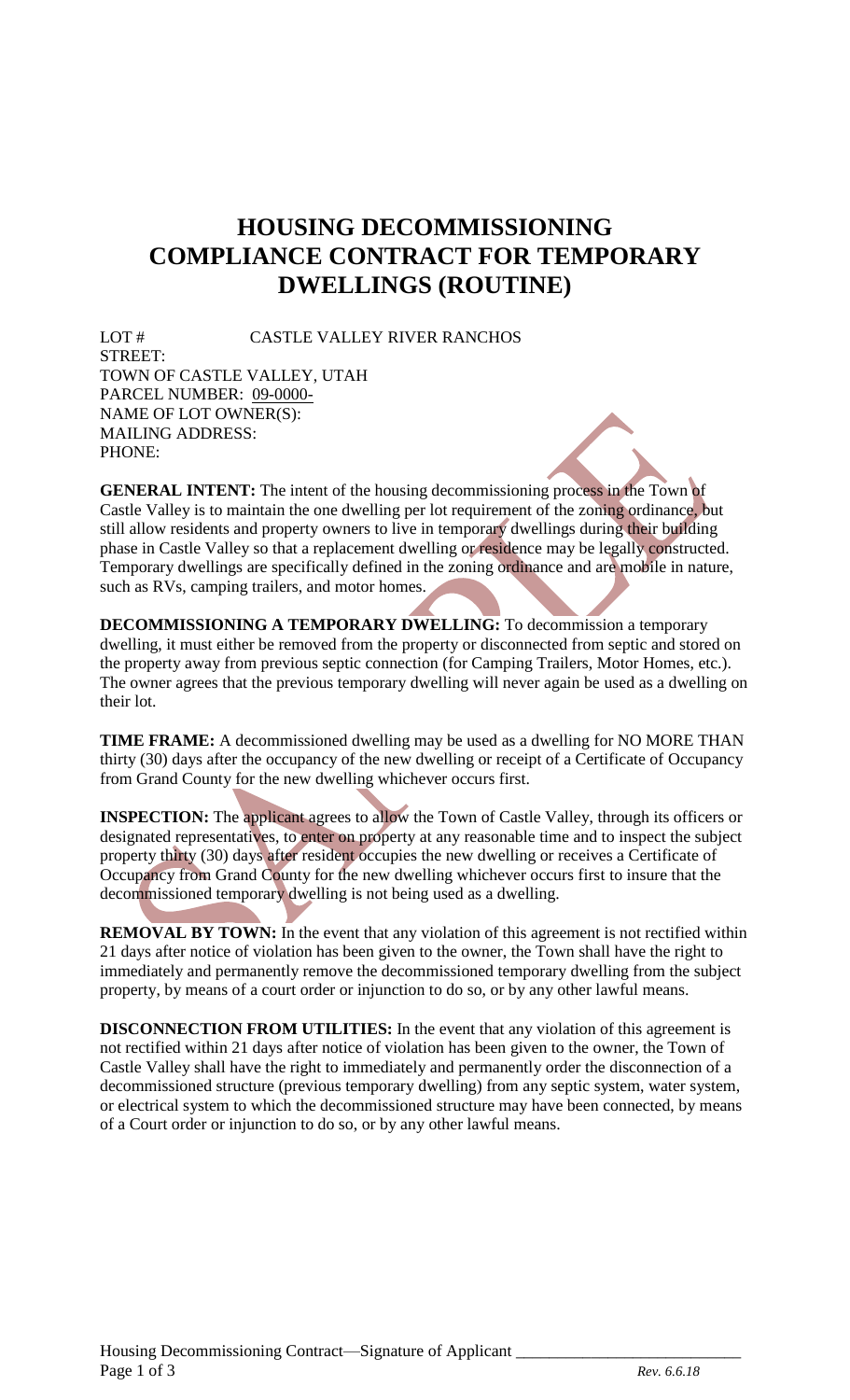PENALITIES FOR BREACH OF CONTRACT: Each offense is subject to a \$500 fine.

**SEPARATE OFFENSE:** Each day such violation is committed or permitted to continue shall constitute a separate offense and shall be punishable as such.

**CONTRACT ENFORCEMENT COSTS:** If a violation of this contract occurs, the owner agrees to pay all costs incurred by the Town of Castle Valley in correcting the violation, including court costs, reasonable attorney fees, and any other costs directly incurred by the Town of Castle Valley for the enforcement of this contract.

**NON-WAIVER:** If the town does not take action to enforce a violation of this agreement, the Town's inaction on one or more occasions, shall not be deemed a waiver or forfeiture of the Town's right to enforce this agreement at any time thereafter.

I will live in a temporary dwelling during the construction of my permanent dwelling.

*\_* YES \_\_\_\_\_NO

## **TEMPORARY DWELLING TO DECOMMISSIONED:**

 $Type:$ 

Manufacturer: \_\_\_\_\_\_\_\_\_\_\_\_\_\_\_\_\_\_\_\_\_\_\_\_\_\_\_ VIN \_\_\_\_\_\_\_\_\_\_\_\_\_\_\_\_\_\_\_\_\_\_\_\_\_\_\_\_

**LIST SPECIFIC PLAN FOR DECOMMISSIONING THE PREVIOUS DWELLING:** 

REMOVAL: STORAGE:

**THIS CONTRACT MUST BE SIGNED BY THE TOWN OF CASTLE VALLEY AND THE APPLICANTS, WITH THE APPLICANTS SIGNATURE NOTARIZED, AND MUST BE RECORDED BY THE TOWN OF CASTLE VALLEY, IN THE RECORDER'S OFFICE OF GRAND COUNTY, UTAH, BEFORE IT IS A VALID CONTRACT AND BEFORE A PERMIT FOR ANOTHER DWELLING MAY BE ISSUED. ANY PERMIT ISSUED BEFORE THE COMPLETION AND RECORDATION OF THIS CONTRACT SHALL BE VOID.**